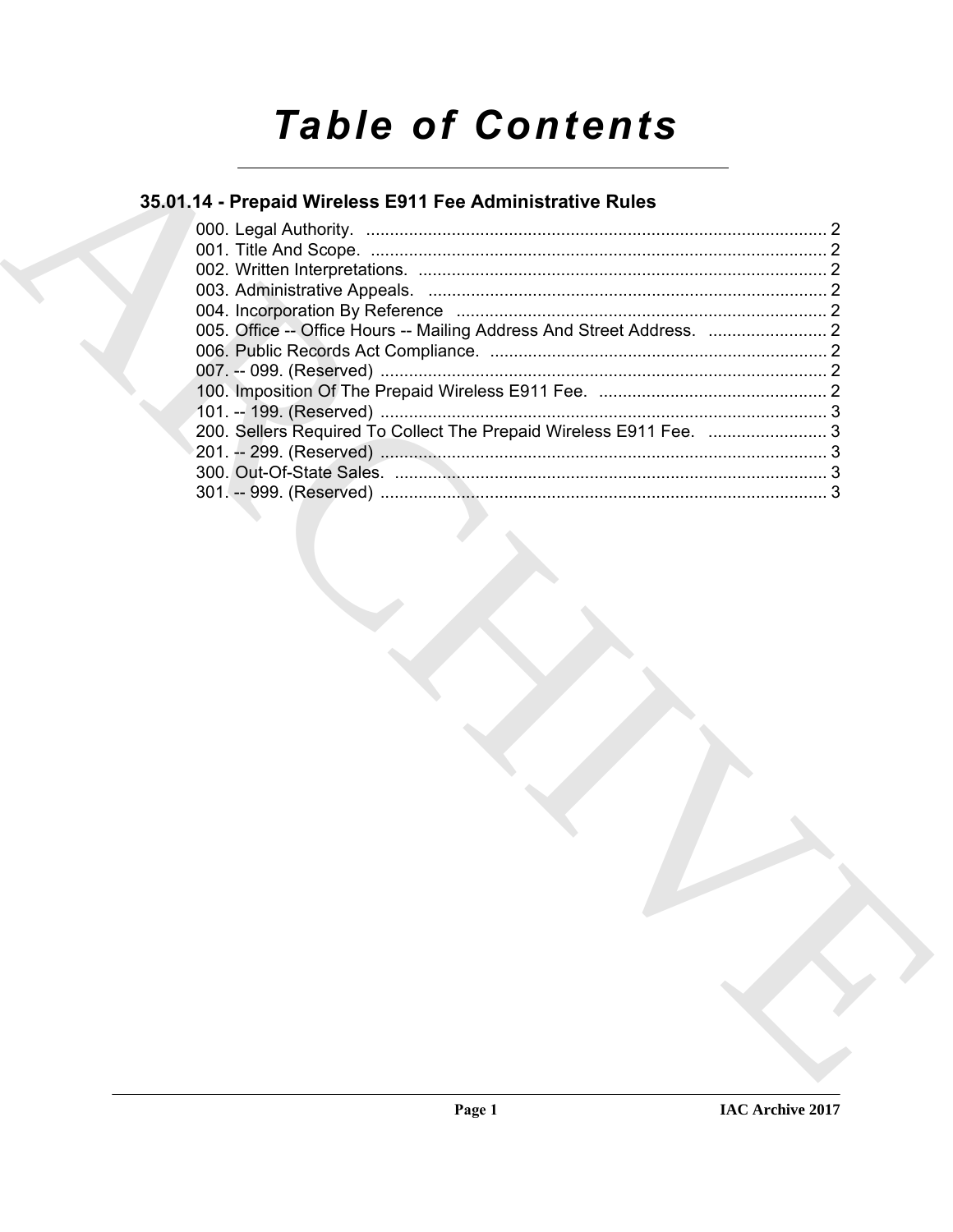#### **IDAPA 35 TITLE 01 CHAPTER 14**

#### **35.01.14 - PREPAID WIRELESS E911 FEE ADMINISTRATIVE RULES**

#### <span id="page-1-1"></span><span id="page-1-0"></span>**000. LEGAL AUTHORITY.**

In accordance with Sections 63-105 and 31-4813, Idaho Code, the Tax Commission has the authority to promulgate rules implementing and administering the prepaid wireless E911 fee.  $(3-20-14)$ 

#### <span id="page-1-2"></span>**001. TITLE AND SCOPE.**

**01.** Title. These rules will be cited as IDAPA 35.01.14, "Prepaid Wireless E911 Fee Administrative (3-20-14) Rules." (3-20-14)

**02.** Scope. These rules will be construed to reach the full jurisdictional extent of the state of Idaho's to impose a fee on all sales of prepaid wireless communications service in Idaho. (3-20-14) authority to impose a fee on all sales of prepaid wireless communications service in Idaho.

#### <span id="page-1-3"></span>**002. WRITTEN INTERPRETATIONS.**

This agency has written statements as defined in Section 67-5201(19)(b)(iv), Idaho Code, which pertain to the interpretation of the rules of this chapter or to the documentation of compliance with the rules of this chapter. To the extent that such documents are not confidential by statute or rule, the documents are available for public inspection and copying at the main office of the State Tax Commission. See Rule 005 of these rules for the main office address.  $(3-20-14)$ 

#### <span id="page-1-4"></span>**003. ADMINISTRATIVE APPEALS.**

This chapter allows administrative relief as provided in Sections 31-4813, 63-3631, 63-3045, 63-3045A, 63-3045B, and 63-3049, Idaho Code. (3-20-14) and  $63-3049$ , Idaho Code.

#### <span id="page-1-5"></span>**004. INCORPORATION BY REFERENCE**

These rules incorporate IDAPA 35.01.02, "Idaho Sales and Use Tax Administrative Rules" and IDAPA 35.02.01, "Tax Commission Administration and Enforcement Rules. (3-20-14) "Tax Commission Administration and Enforcement Rules.

#### <span id="page-1-6"></span>005. OFFICE -- OFFICE HOURS -- MAILING ADDRESS AND STREET ADDRESS.

**SAO.1.4 - PREPAD WIRELESS ESTI FEE ADMINISTRATIVE RULES<br>
(M).** LEGAL ALTITORITY (S and 1) 4813. Idahu Code, the Tax Commission has the ambutity to promulgate<br>
(a) Fig. 2. T[H](http://www.tax.idaho.gov)E AND SCOPE.<br>
(a) FIGURE 2008 10: THE AND SCOPE **01. Main Office**. The Tax Commission main office is located at 800 Park Blvd., Plaza IV, Boise, Idaho 83712-7742. The correspondence mailing address is P.O. Box 36, Boise, Idaho 83722-0410. The State Tax Commission's Web site address is http://www.tax.idaho.gov. The phone number for Taxpayer Services is (208) 334- 7660, or toll free 1-800-972-7660, and the fax number is (208) 334-7846. The e-mail address is "taxrep@tax.idaho.gov." All offices are open from 8 a.m. to 5 p.m. Monday through Friday except for legal holidays.  $(3-20-14)$ 

#### <span id="page-1-7"></span>**006. PUBLIC RECORDS ACT COMPLIANCE.**

The records associated with this chapter are subject to the provisions of the Idaho Public Records Act, Chapter 1, Title 74, Idaho Code, to the extent that these documents are not confidential under Sections 63-3076, 63-3077 or 74- 101 through 74-126, Idaho Code. (3-20-14)

#### <span id="page-1-8"></span>**007. -- 099. (RESERVED)**

#### <span id="page-1-10"></span><span id="page-1-9"></span>**100. IMPOSITION OF THE PREPAID WIRELESS E911 FEE.**

The prepaid wireless E911 fee is only imposed on a sale of prepaid wireless telecommunications service at two and one-half percent (2.5%) of the sales price. The prepaid wireless E911 fee is not imposed on a sale of any device, such as a cell phone, that utilizes the prepaid wireless telecommunications service. However, the sale of the device will be subject to the fee if all of the following apply: (3-20-14) subject to the fee if all of the following apply:

<span id="page-1-11"></span>**01.** Separately State the Cost. The seller does not separately state the cost of the prepaid wireless munications service from the rest of the transaction,  $(3-20-14)$ telecommunications service from the rest of the transaction,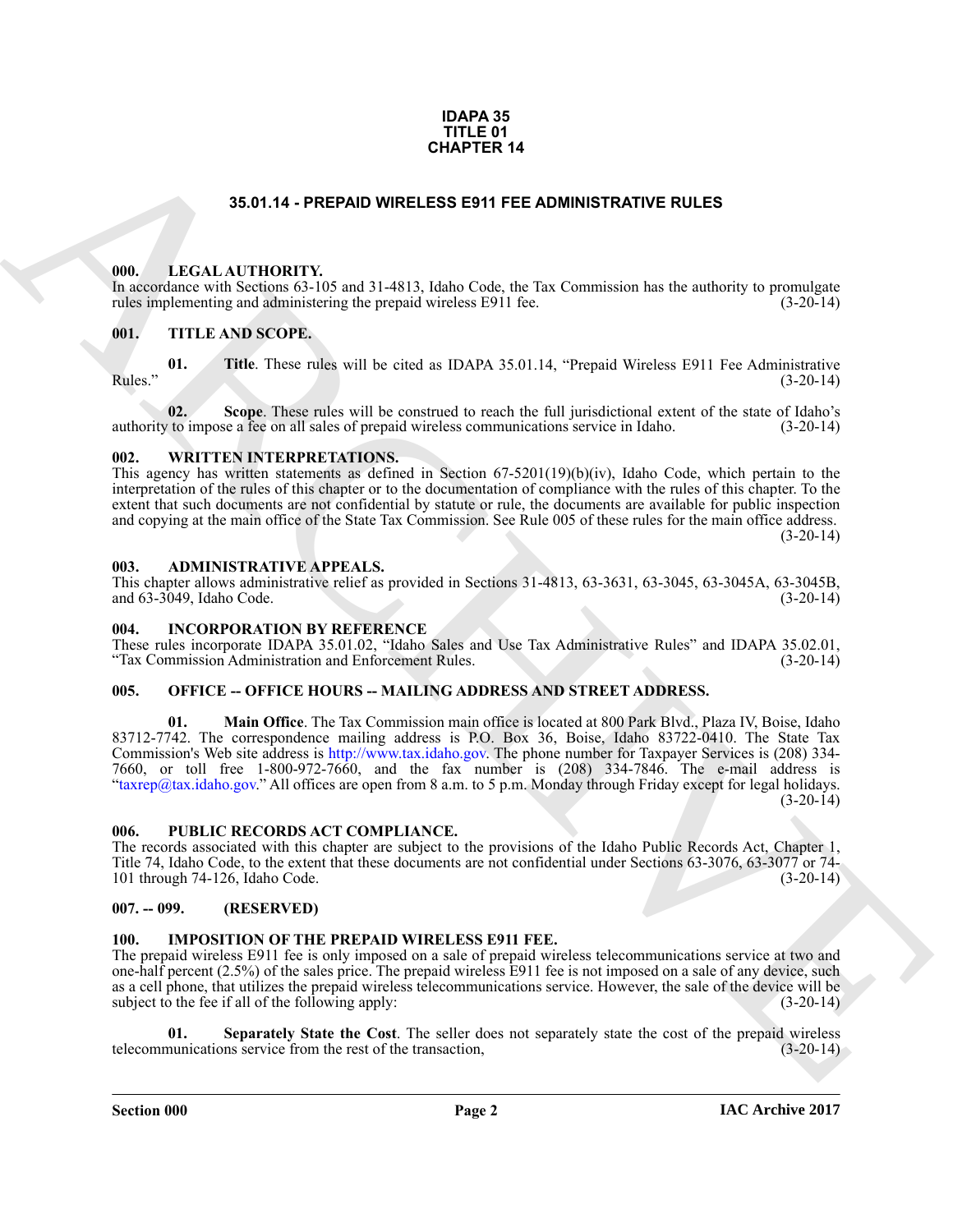<span id="page-2-6"></span>**02.** Service Sold Exceeds. The amount of the prepaid wireless telecommunications service sold ten (10) minutes or five dollars (\$5.00), and exceeds ten  $(10)$  minutes or five dollars  $(\$5.00)$ , and

<span id="page-2-5"></span>**03. Portion of the Sale**. The seller cannot show from its records the portion of the sale that should properly be applied to the sale of the prepaid wireless telecommunications service. (3-20-14)

#### <span id="page-2-11"></span><span id="page-2-0"></span>**101. -- 199. (RESERVED)**

#### <span id="page-2-1"></span>**200. SELLERS REQUIRED TO COLLECT THE PREPAID WIRELESS E911 FEE.**

**01. Requirements to Collect**. If any of the following apply to a seller making sales of prepaid wireless telecommunications service in Idaho, the seller must register for a prepaid wireless E911 fee permit and collect the prepaid wireless E911 fee: (3-20-14) prepaid wireless E911 fee:

<span id="page-2-12"></span>**a.** The seller is legally required to hold an Idaho sales tax permit,  $(3-20-14)$ 

**b.** The seller already holds an Idaho sales tax permit, whether it is legally required or not, or (3-20-14)

<span id="page-2-13"></span>**c.** The seller has a physical presence in Idaho. (3-20-14)

**02. Sales into Idaho by an Out-of-State Seller**. If a seller does not meet any of the above requirements, the seller does not need to collect the prepaid wireless E911 fee even if making sales to Idaho customers. (3-20-14)  $\alpha$  customers.  $(3-20-14)$ 

#### <span id="page-2-2"></span>**201. -- 299. (RESERVED)**

#### <span id="page-2-7"></span><span id="page-2-3"></span>**300. OUT-OF-STATE SALES.**

<span id="page-2-9"></span><span id="page-2-8"></span>**01. Prepaid Wireless Telecommunications Service Cards**. As part of a sale of prepaid wireless telecommunications service, a seller may transfer to the customer a physical card or similar object containing a code required for activation or extension of the prepaid wireless telecommunications service. If the seller mails the card or similar object to a customer at an out-of-state address, the sale is not subject to the prepaid wireless E911 fee.

 $(3-20-14)$ 

Since Tax Commissions 2011 Research Merchan ESPI Free Administration Since 16.<br>
seconds the Since Solution of the Since Since Tax Commissions and the measurements of the Since Since Since Tax Commissions and the Since Sin **02. Sales by Phone or Over the Internet**. If a seller completes a sale of prepaid wireless telecommunications service by phone or over the internet without transferring any physical object to the customer, the seller must rely on the billing address of the customer to determine whether the sale is subject to the prepaid wireless E911 fee. If the billing address is in the state of Idaho, the seller must charge the prepaid wireless E911 fee. If the billing address is outside the state of Idaho, the seller does not have to charge the prepaid wireless E911 fee.

 $(3-20-14)$ 

<span id="page-2-10"></span>**03. Seller Relies on the Billing Address**. If a seller relies on the billing address to determine whether the prepaid wireless E911 fee applies to a sale, the seller must retain documentation of the billing address. If a seller that holds or is required to hold a prepaid wireless E911 fee permit makes a sale of prepaid wireless telecommunications service without charging the fee and does not retain documentation of the billing address, the Tax Commission may hold the seller liable for the prepaid wireless E911 fee on that sale. (3-20-14) Tax Commission may hold the seller liable for the prepaid wireless E911 fee on that sale.

#### <span id="page-2-4"></span>**301. -- 999. (RESERVED)**